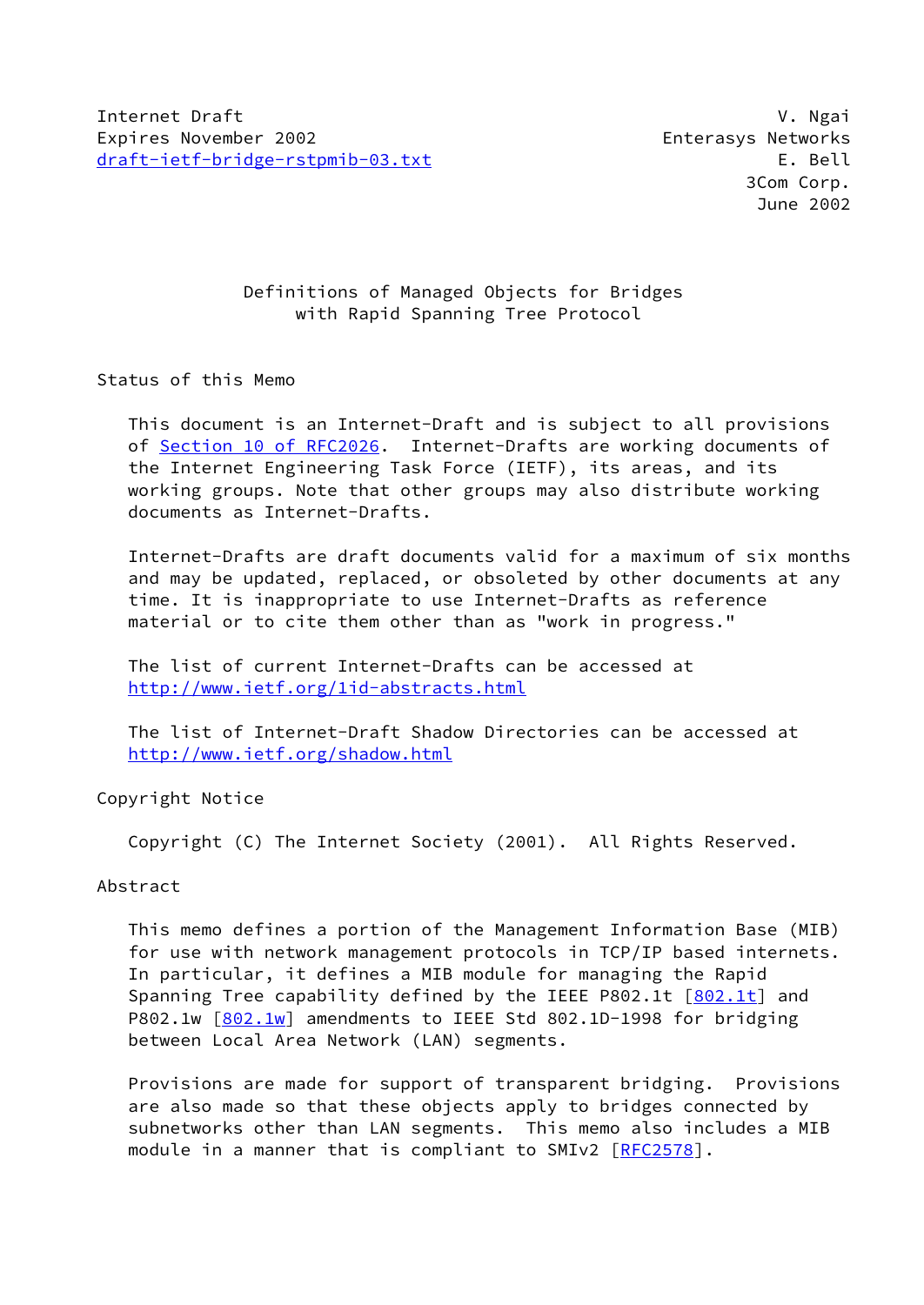| Internet Draft | Bridge MIB extensions 2 | June 2002 |
|----------------|-------------------------|-----------|
|----------------|-------------------------|-----------|

This memo supplements [RFC 1493](https://datatracker.ietf.org/doc/pdf/rfc1493) [\[BRIDGEMIB](#page-16-2)] and [RFC 2674](https://datatracker.ietf.org/doc/pdf/rfc2674) [Q-BRIDGE-MIB].

# Table of Contents

| 1 The SNMP Management Framework           | $\overline{3}$ |
|-------------------------------------------|----------------|
|                                           | $\overline{4}$ |
|                                           | $\overline{4}$ |
|                                           | $\overline{4}$ |
|                                           | $\overline{4}$ |
| 3.4 Relationship to Other MIBs            | $\overline{5}$ |
| 3.4.1 Relationship to Original Bridge MIB | $\overline{5}$ |
|                                           | $\overline{5}$ |
|                                           | $\overline{5}$ |
|                                           | 6              |
|                                           | 6              |
|                                           | $\overline{1}$ |
|                                           | 13             |
|                                           | 13             |
|                                           | 14             |
|                                           | 16             |
|                                           | 17             |
|                                           |                |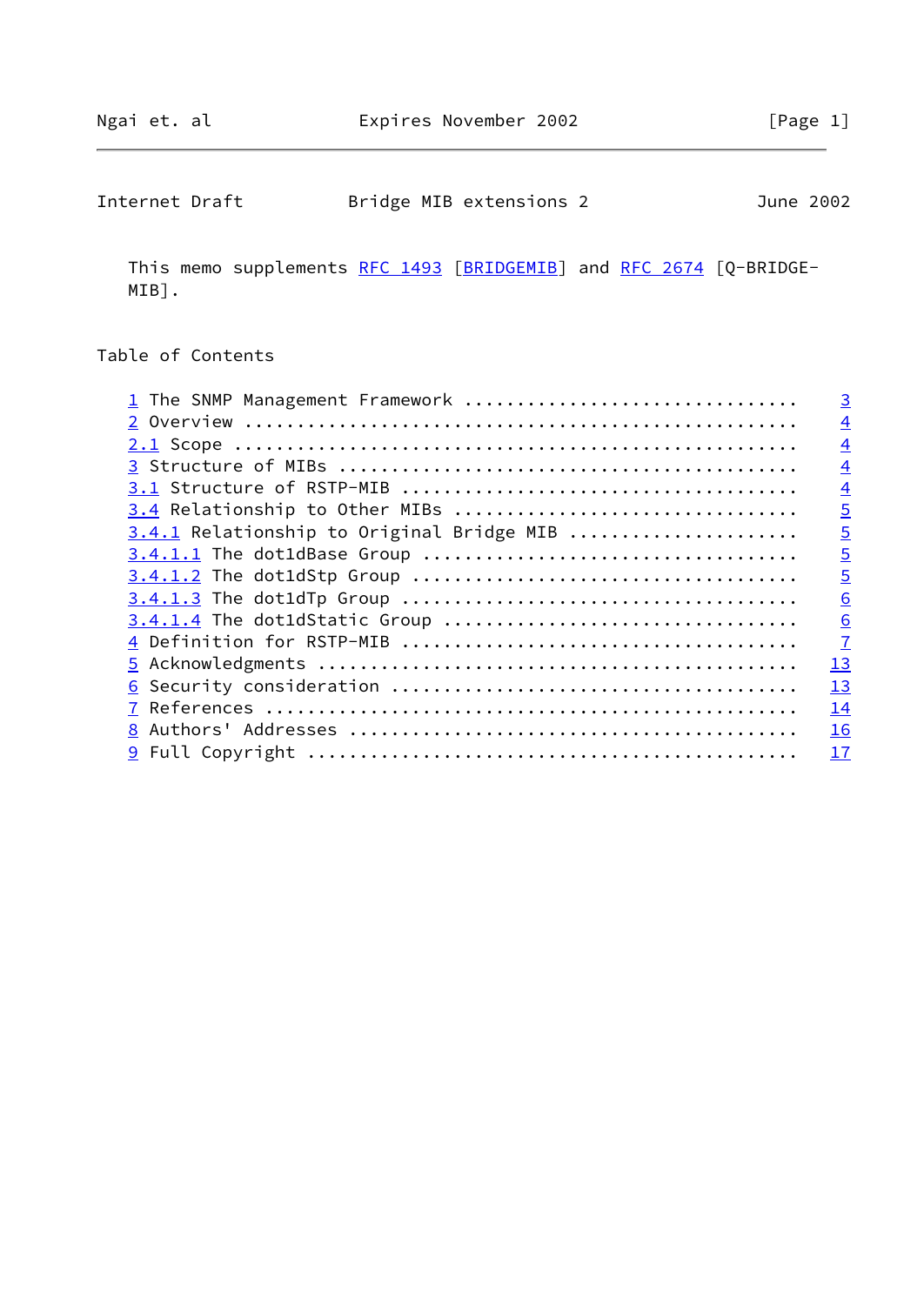### Ngai et. al Expires November 2002 [Page 2]

<span id="page-2-1"></span>Internet Draft Bridge MIB extensions 2 June 2002

<span id="page-2-0"></span>[1](#page-2-0). The SNMP Management Framework

 The SNMP Management Framework presently consists of five major components:

- o An overall architecture, described in [RFC 2571 \[RFC2571](https://datatracker.ietf.org/doc/pdf/rfc2571)].
- o Mechanisms for describing and naming objects and events for the purpose of management. The first version of this Structure of Management Information (SMI) is called SMIv1 and described in STD 16, [RFC 1155](https://datatracker.ietf.org/doc/pdf/rfc1155) [[RFC1155](https://datatracker.ietf.org/doc/pdf/rfc1155)], STD 16, [RFC 1212](https://datatracker.ietf.org/doc/pdf/rfc1212) [[RFC1212](https://datatracker.ietf.org/doc/pdf/rfc1212)] and [RFC](https://datatracker.ietf.org/doc/pdf/rfc1215) [1215](https://datatracker.ietf.org/doc/pdf/rfc1215) [[RFC1215](https://datatracker.ietf.org/doc/pdf/rfc1215)]. The second version, called SMIv2, is described in STD 58, [RFC 2578](https://datatracker.ietf.org/doc/pdf/rfc2578) [\[RFC2578](https://datatracker.ietf.org/doc/pdf/rfc2578)], STD 58, [RFC 2579 \[RFC2579](https://datatracker.ietf.org/doc/pdf/rfc2579)] and STD 58, [RFC 2580](https://datatracker.ietf.org/doc/pdf/rfc2580) [[RFC2580](https://datatracker.ietf.org/doc/pdf/rfc2580)].
- o Message protocols for transferring management information. The first version of the SNMP message protocol is called SNMPv1 and described in STD 15, [RFC 1157](https://datatracker.ietf.org/doc/pdf/rfc1157) [[RFC1157\]](https://datatracker.ietf.org/doc/pdf/rfc1157). A second version of the SNMP message protocol, which is not an Internet standards track protocol, is called SNMPv2c and described in [RFC 1901](https://datatracker.ietf.org/doc/pdf/rfc1901) [\[RFC1901](https://datatracker.ietf.org/doc/pdf/rfc1901)] and [RFC 1906 \[RFC1906](https://datatracker.ietf.org/doc/pdf/rfc1906)]. The third version of the message protocol is called SNMPv3 and described in [RFC 1906](https://datatracker.ietf.org/doc/pdf/rfc1906) [\[RFC1906](https://datatracker.ietf.org/doc/pdf/rfc1906)], [RFC 2572](https://datatracker.ietf.org/doc/pdf/rfc2572) [\[RFC2572](https://datatracker.ietf.org/doc/pdf/rfc2572)] and [RFC 2574 \[RFC2574](https://datatracker.ietf.org/doc/pdf/rfc2574)].
- o Protocol operations for accessing management information. The first set of protocol operations and associated PDU formats is described in STD 15, [RFC 1157](https://datatracker.ietf.org/doc/pdf/rfc1157) [[RFC1157\]](https://datatracker.ietf.org/doc/pdf/rfc1157). A second set of protocol operations and associated PDU formats is described in [RFC 1905](https://datatracker.ietf.org/doc/pdf/rfc1905) [[RFC1905](https://datatracker.ietf.org/doc/pdf/rfc1905)].
- o A set of fundamental applications described in [RFC 2573](https://datatracker.ietf.org/doc/pdf/rfc2573) [\[RFC2573](https://datatracker.ietf.org/doc/pdf/rfc2573)] and the view-based access control mechanism described in [RFC 2575](https://datatracker.ietf.org/doc/pdf/rfc2575) [\[RFC2575](https://datatracker.ietf.org/doc/pdf/rfc2575)].

 A more detailed introduction to the current SNMP Management Framework can be found in [RFC 2570](https://datatracker.ietf.org/doc/pdf/rfc2570) [\[RFC2570](https://datatracker.ietf.org/doc/pdf/rfc2570)].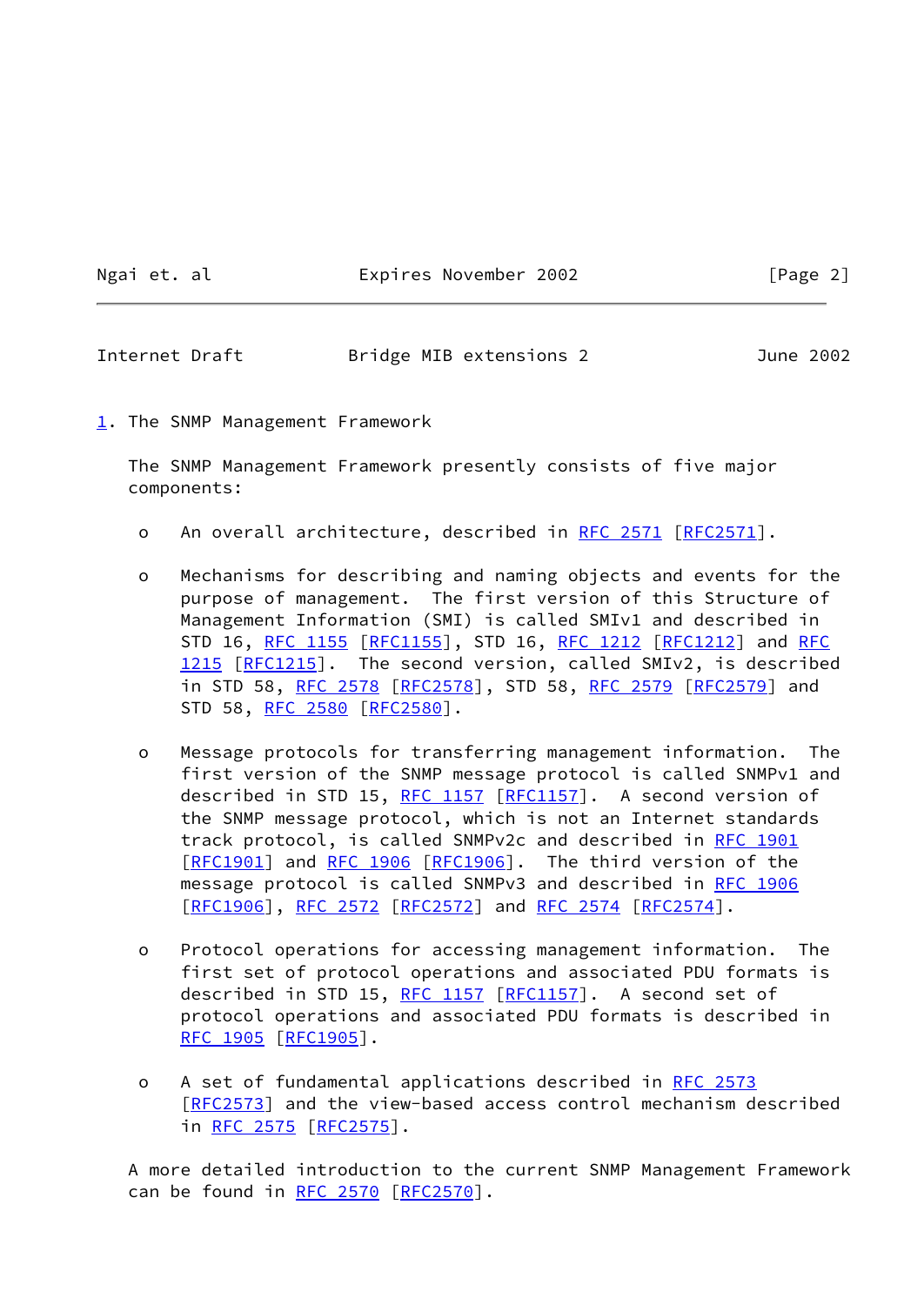Managed objects are accessed via a virtual information store, termed the Management Information Base or MIB. Objects in the MIB are defined using the mechanisms defined in the SMI.

 This memo specifies a MIB module that is compliant to the SMIv2. A MIB conforming to the SMIv1 can be produced through the appropriate translations. The resulting translated MIB must be semantically equivalent, except where objects or events are omitted because no translation is possible (use of Counter64). Some machine readable information in SMIv2 will be converted into textual descriptions in SMIv1 during the translation process. However, this loss of machine

| Ngai et. al |  | Expires November 2002 |  | [Page 3] |
|-------------|--|-----------------------|--|----------|
|-------------|--|-----------------------|--|----------|

<span id="page-3-1"></span>Internet Draft Bridge MIB extensions 2 June 2002

 readable information is not considered to change the semantics of the MTR.

#### <span id="page-3-0"></span>[2](#page-3-0). Overview

 A common device present in many networks is the Bridge. This device is used to connect Local Area Network segments below the network layer. These devices are often known as 'layer 2 switches'.

 There are two major modes defined for this bridging: Source-Route and transparent. Source-Route bridging is described by IEEE 802.5 [802.5] and is not discussed further in this document.

 The transparent method of bridging is defined by IEEE 802.1D-1998 [\[802.1D](#page-16-3)] Managed objects for that original specification of transparent bridging were defined in [RFC 1493](https://datatracker.ietf.org/doc/pdf/rfc1493) [[BRIDGEMIB\]](#page-16-2).

### <span id="page-3-2"></span>[2.1](#page-3-2). Scope

 This MIB includes a comprehensive set of managed objects which attempts to match the set defined in IEEE P[802.1t](#page-16-0) [802.1t] and  $P802.1w [\underline{802.1w}]$ .

### <span id="page-3-3"></span>[3](#page-3-3). Structure of MIBs

 This document defines additional managed objects for Rapid Spanning Tree Protocol defined by IEEE P802.1t and IEEE P802.1w, on top of those existing in the original BRIDGE-MIB module defined in [\[BRIDGEMIB](#page-16-2)]: that MIB module is to be maintained unchanged for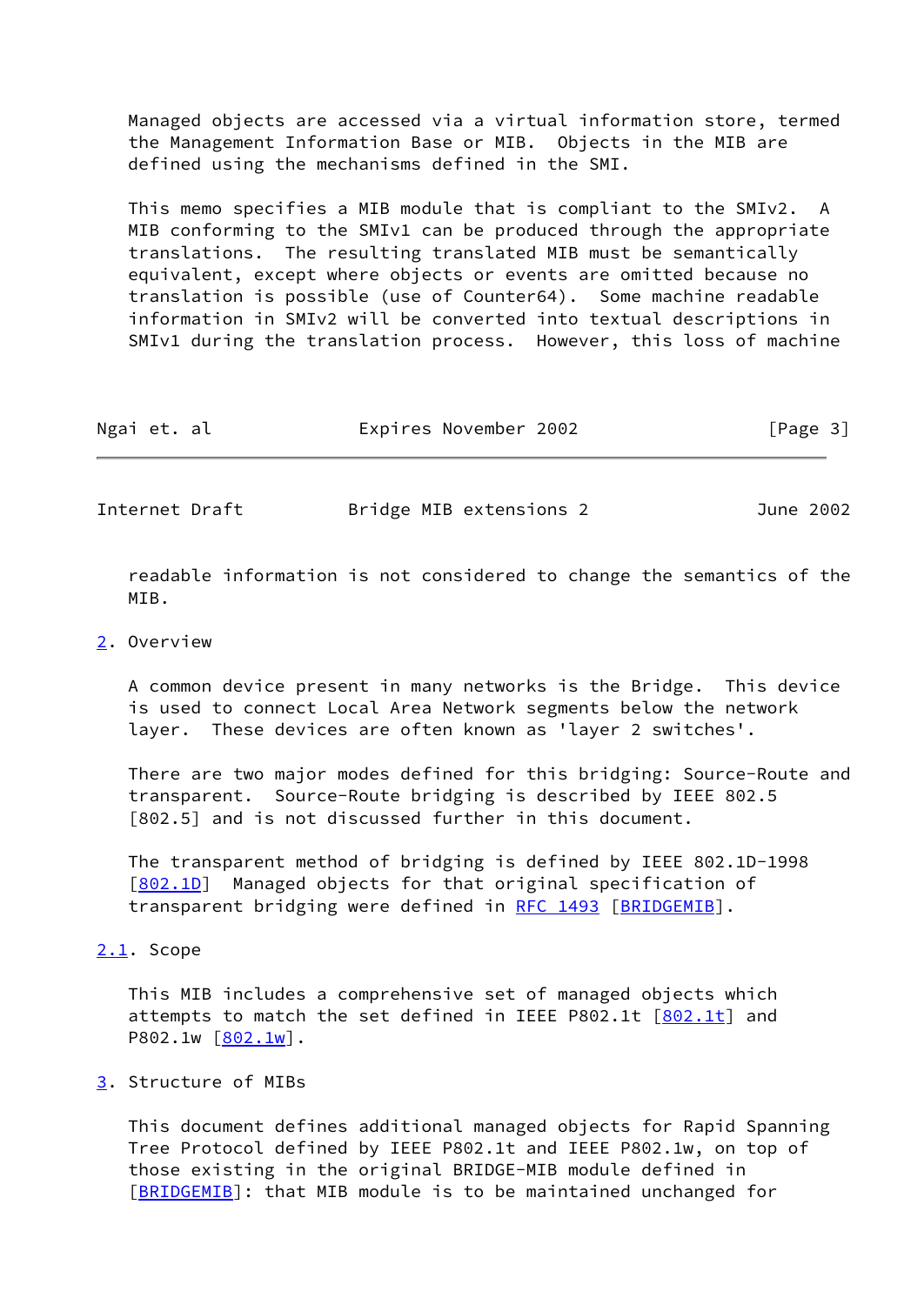backwards compatibility. [Section 3.4.1](#page-5-0) of the present document contains some recommendations regarding usage of objects in the original bridge MIB by devices implementing the enhancements defined here.

<span id="page-4-0"></span>[3.1](#page-4-0). Structure of RSTP-MIB

 Objects in this MIB are defined as an addition to the dot1dStp group in the original bridge MIB [BRIDGE-MIB]. The overall structure is shown below:

<span id="page-4-2"></span>

| Ngai et. al                                                                                                        | Expires November 2002                                          |                                                                                               | [Page 4]                                                                                            |
|--------------------------------------------------------------------------------------------------------------------|----------------------------------------------------------------|-----------------------------------------------------------------------------------------------|-----------------------------------------------------------------------------------------------------|
| Internet Draft                                                                                                     | Bridge MIB extensions 2                                        |                                                                                               | June 2002                                                                                           |
| Bridge MIB Name                                                                                                    |                                                                | IEEE 802.1 Reference                                                                          |                                                                                                     |
| dot1dStp<br>dot1dStpVersion<br>dot1dStpTxHoldCount<br>dot1dStpPathCostDefault<br>dot1dStpExtPortTable              | (w)<br>(w)                                                     |                                                                                               | 17.16.1 ForceVersion<br>17.16.6 TxHoldCount                                                         |
| dot1dStpPortAdminEdgePort<br>dot1dStpPortOperEdgePort<br>dot1dStpPortOperPointToPoint<br>dot1dStpPortAdminPathCost | dot1dStpPortProtocolMigration<br>dot1dStpPortAdminPointToPoint | $(w)$ 17.18.10<br>$(t)$ 18.3.3<br>$(t)$ 18.3.4<br>$(w)$ 6.4.3<br>$(w)$ 6.4.3<br>$(D)$ 8.5.5.3 | mcheck<br>adminEdgePort<br>operEdgePort<br>adminPointToPointMAC<br>operPointToPointMAC<br>Path Cost |

<span id="page-4-1"></span>[3.4](#page-4-1). Relationship to Other MIBs

 As described above, some IEEE 802.1D management objects have not been included in this MIB because they overlap with objects in other MIBs applicable to a bridge implementing this MIB. In particular, it is assumed that a bridge implementing this MIB will implement the original bridge MIB [\[BRIDGEMIB](#page-16-2)].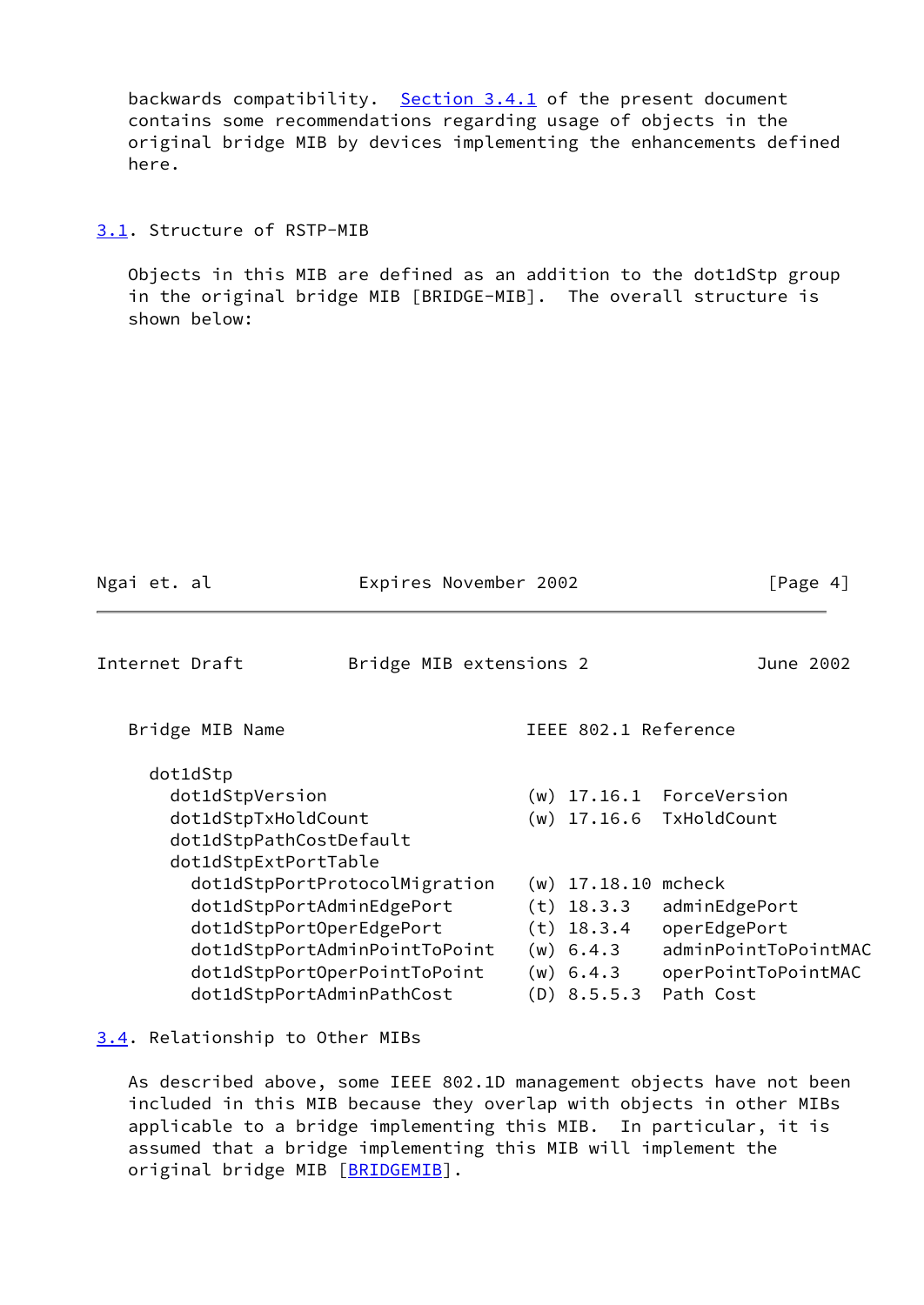### <span id="page-5-0"></span>[3.4.1](#page-5-0). Relation to Original Bridge MIB

 This section defines how objects in the original bridge MIB module [\[BRIDGEMIB](#page-16-2)] should be represented for devices which implement all the MIB modules described in this memo. Some of the old objects are less useful in such devices but must still be implemented for reasons of backwards compatibility.

<span id="page-5-1"></span>[3.4.1.1](#page-5-1). The dot1dBase Group

 This mandatory group contains the objects which are applicable to all types of bridges. Interpretation of this group is unchanged.

<span id="page-5-2"></span>[3.4.1.2](#page-5-2). The dot1dStp Group

 This group contains the objects that denote the bridge's state with respect to the Spanning Tree Protocol. If a node does not implement the Spanning Tree Protocol, this group will not be implemented.

 In a device supporting the Spanning Tree Algorithm and Protocol defined in IEEE 802.1D-1998 Clause 8, interpretation of this group is unchanged.

 In a device supporting the Rapid Spanning Tree Algorithm and Protocol defined in IEEE 802.1w Clause 17, the interpretation of objects in this group is unchanged except for those listed below:

<span id="page-5-3"></span>

| Ngai et. al                                  | Expires November 2002                                                                                    | [Page 5]  |
|----------------------------------------------|----------------------------------------------------------------------------------------------------------|-----------|
| Internet Draft                               | Bridge MIB extensions 2                                                                                  | June 2002 |
| dot1dStpPriority                             | Definition remains unchanged, but the permissible values are<br>changed to $0-61440$ , in steps of 4096. |           |
| dot1dStpPortPriority                         | Definition remains unchanged, but the permissible values are<br>changed to $0-240$ , in steps of 16.     |           |
| dot1dStpTimeSinceTopologyChange<br>non-zero. | The time since the tcWhile timer for any port on this Bridge was                                         |           |
| dot1dStpTopChanges                           | The number of times that there have been at least one non-zero<br>tcWhile timer on this Bridge.          |           |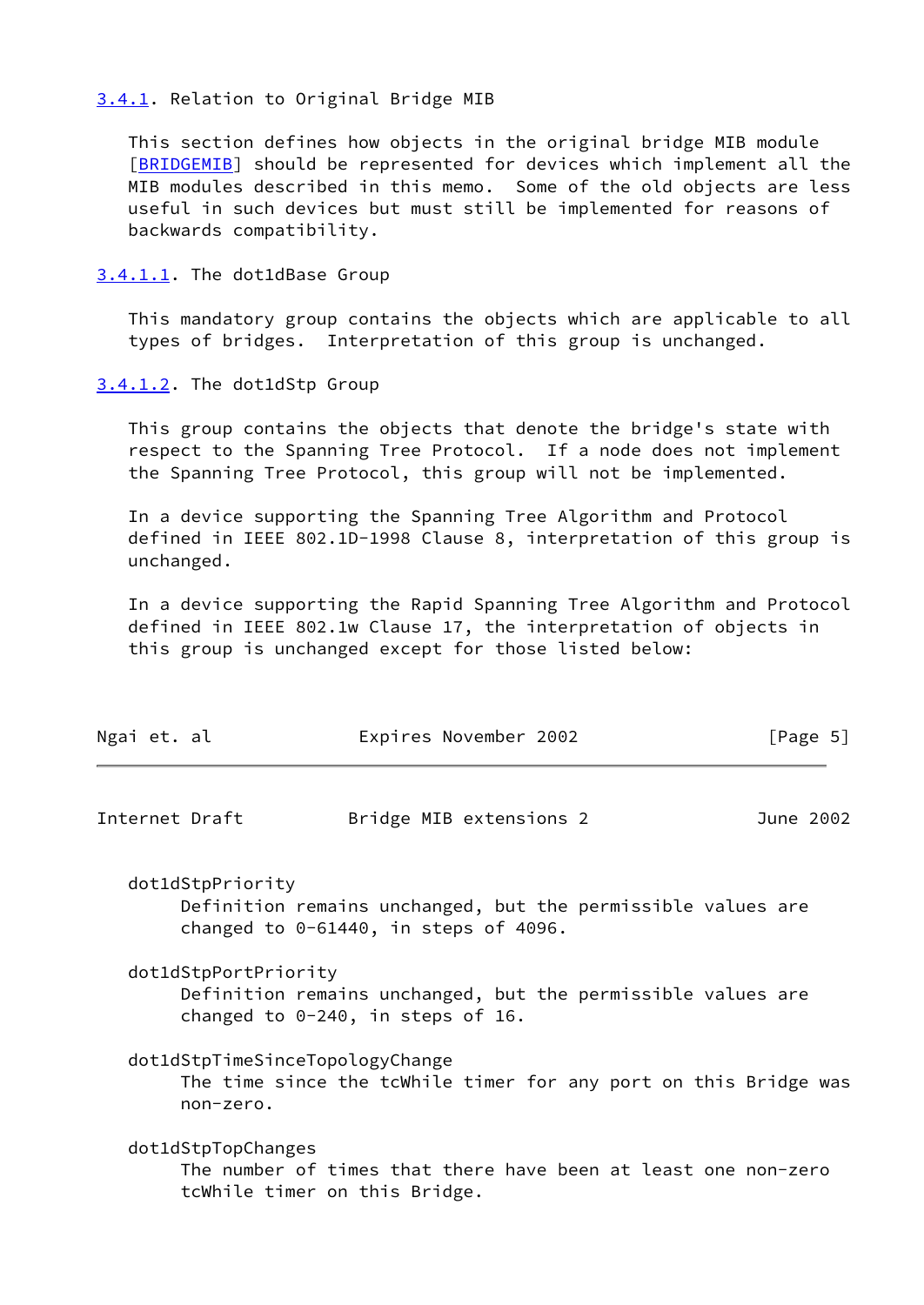In a device supporting the 32-bit default Path Costs defined in IEEE 802.1t Table 8-5, the interpretation of objects in this group is unchanged except for the following:

dot1dStpPortPathCost

 Definition remains unchanged, but the permissible values are extended to 1-200,000,000.

<span id="page-6-0"></span>[3.4.1.3](#page-6-0). The dot1dTp Group

 This group contains objects that describe the entity's state with respect to transparent bridging. Interpretation for this group is unchanged.

<span id="page-6-1"></span>[3.4.1.4](#page-6-1). The dot1dStatic Group

 This group contains objects that describe the entity's state with respect to destination-address filtering. Interpretation for this group is unchanged.

<span id="page-6-3"></span><span id="page-6-2"></span>

| Ngai et. al                    | Expires November 2002                               | [Page 6]  |
|--------------------------------|-----------------------------------------------------|-----------|
| Internet Draft                 | Bridge MIB extensions 2                             | June 2002 |
| 4. Definitions for RSTP-MIB    |                                                     |           |
| RSTP-MIB DEFINITIONS ::= BEGIN |                                                     |           |
|                                | -- MIB for IEEE 802.1w Rapid Spanning Tree Protocol |           |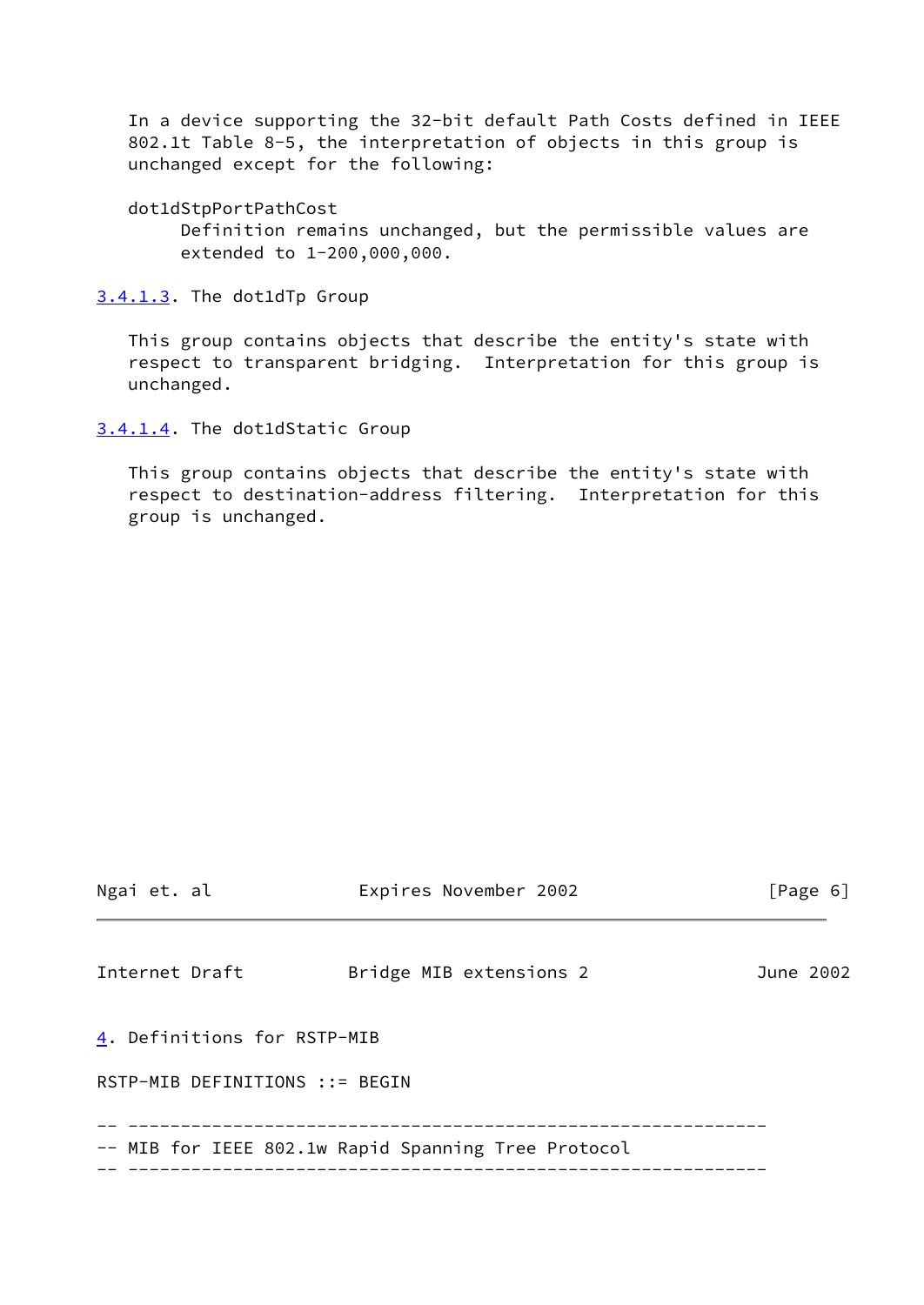```
IMPORTS
     MODULE-IDENTITY, OBJECT-TYPE
         FROM SNMPv2-SMI
     TruthValue
         FROM SNMPv2-TC
     MODULE-COMPLIANCE, OBJECT-GROUP
         FROM SNMPv2-CONF
     dot1dBridge, dot1dStp, dot1dStpPortEntry
         FROM BRIDGE-MIB;
rstpMIB MODULE-IDENTITY
     LAST-UPDATED "200206170000Z"
     ORGANIZATION "IETF Bridge MIB Working Group"
     CONTACT-INFO
         "Email: Bridge-mib@ietf.org"
     DESCRIPTION
         "The Bridge MIB Extension module for managing devices
         that support the Rapid Spanning Tree Protocol defined
          by IEEE 802.1w."
     REVISION "200206170000Z"
     DESCRIPTION
          "Draft 1"
     ::= { dot1dBridge 11 }
-- -------------------------------------------------------------
-- Addition to the dot1dStp group
-- -------------------------------------------------------------
dot1dStpVersion OBJECT-TYPE
    SYNTAX INTEGER {
                    stpCompatible(0),
                    rstp(2)
 }
     MAX-ACCESS read-write
     STATUS current
     DESCRIPTION
         "The version of Spanning Tree Protocol the bridge is
          currently running. The value 'stpCompatible(0)'
          indicates the Spanning Tree Protocol specified in
          IEEE 802.1D and 'rstp(2)' indicates the Rapid Spanning
Ngai et. al                 Expires November 2002                 [Page 7]
Internet Draft Bridge MIB extensions 2 June 2002
          Tree Protocol specified in IEEE 802.1w. New value may
```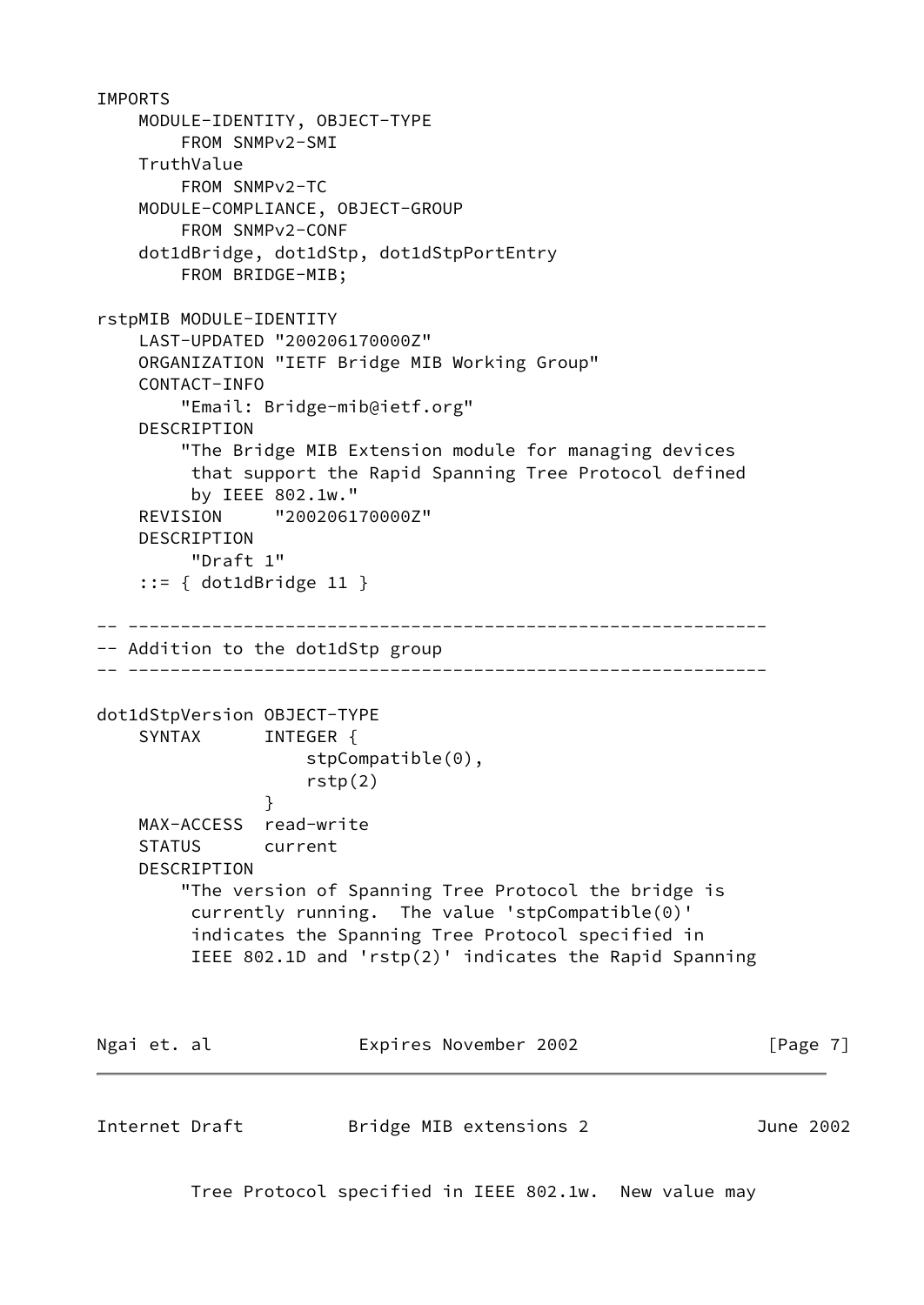```
 be defined as future versions of the protocol become
          available."
     REFERENCE
         "IEEE 802.1w clause 14.8.1, 17.12, 17.16.1"
     DEFVAL { rstp }
     ::= { dot1dStp 16 }
dot1dStpTxHoldCount OBJECT-TYPE
    SYNTAX INTEGER (1..10) MAX-ACCESS read-write
     STATUS current
    DESCRIPTION
         "The value used by the Port Transmit state machine to limit
         the maximum transmission rate."
     REFERENCE
         "IEEE 802.1w clause 17.16.6"
    DEFVAL { 3 }
     ::= { dot1dStp 17 }
dot1dStpPathCostDefault OBJECT-TYPE
    SYNTAX INTEGER {
                     stp8021d1998(1),
                    stp8021t2001(2)
 }
    MAX-ACCESS read-write
     STATUS current
     DESCRIPTION
         "The version of the Spanning Tree default Path Costs that
         are to be used by this Bridge. A value of 8021d1998(1)
         uses the 16-bit default Path Costs from IEEE Std. 802.1D-1998.
         A value of stp8021t2001(2) uses the 32-bit default Path
         Costs from IEEE Std. 802.1t."
    REFERENCE
         "IEEE 802.1D & 802.1t Table 8-5"
     ::= { dot1dStp 18 }
dot1dStpExtPortTable OBJECT-TYPE
    SYNTAX SEQUENCE OF Dot1dStpExtPortEntry
    MAX-ACCESS not-accessible
    STATUS current
    DESCRIPTION
         "A table that contains port-specific Rapid Spanning Tree
         information."
     ::= { dot1dStp 19 }
dot1dStpExtPortEntry OBJECT-TYPE
     SYNTAX Dot1dStpExtPortEntry
```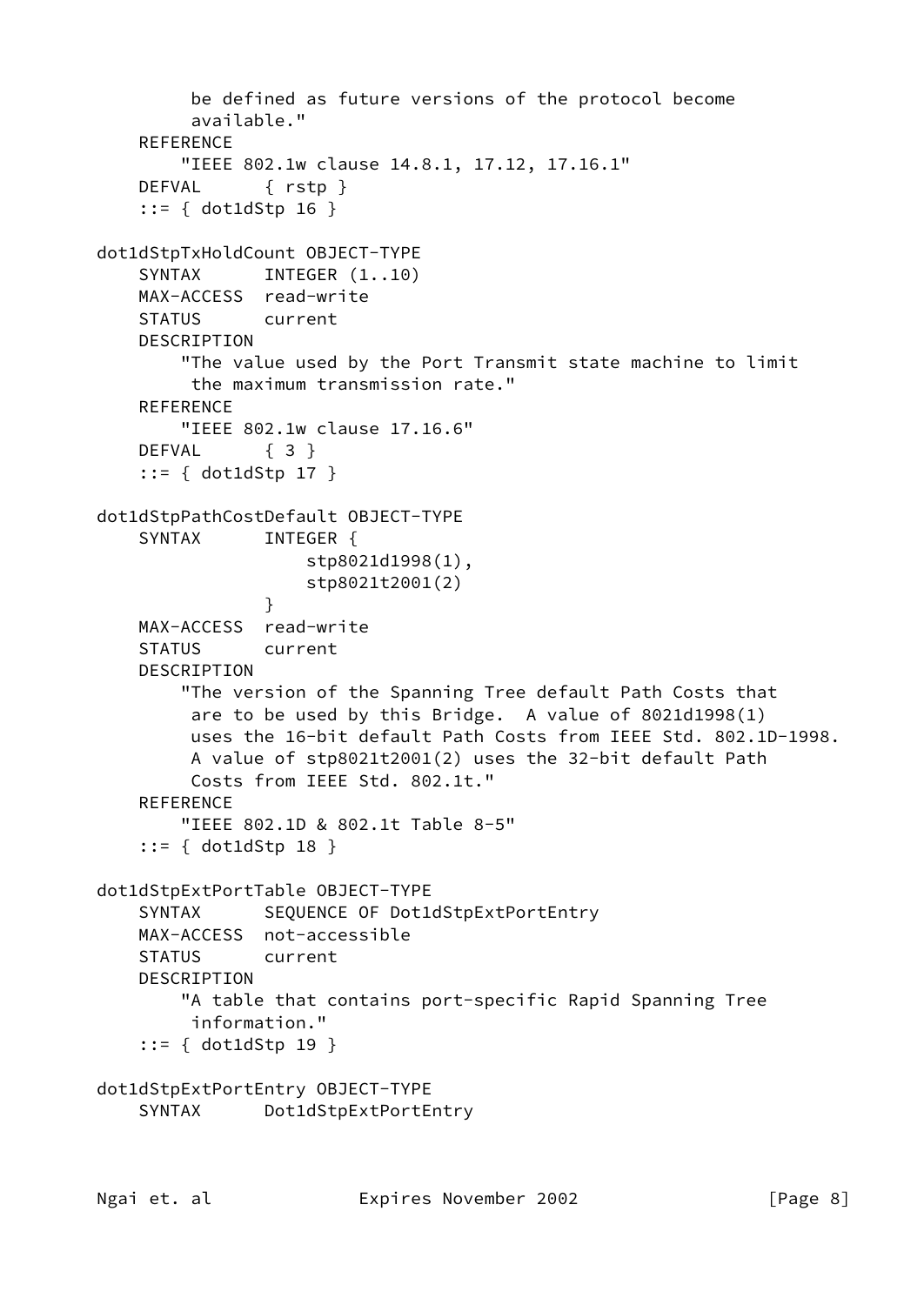```
Internet Draft Bridge MIB extensions 2 June 2002
     MAX-ACCESS not-accessible
     STATUS current
     DESCRIPTION
         "A list of Rapid Spanning Tree information maintained by
          each port."
     AUGMENTS { dot1dStpPortEntry }
     ::= { dot1dStpExtPortTable 1 }
Dot1dStpExtPortEntry ::=
     SEQUENCE {
         dot1dStpPortProtocolMigration
             TruthValue,
         dot1dStpPortAdminEdgePort
             TruthValue,
         dot1dStpPortOperEdgePort
             TruthValue,
         dot1dStpPortAdminPointToPoint
             INTEGER,
         dot1dStpPortOperPointToPoint
             TruthValue,
         dot1dStpPortAdminPathCost
             INTEGER
     }
dot1dStpPortProtocolMigration OBJECT-TYPE
     SYNTAX TruthValue
     MAX-ACCESS read-write
     STATUS current
     DESCRIPTION
         "When operating in RSTP (version 2) mode, writing TRUE(1)
          to this object forces this port to transmit RSTP BPDUs.
          Any other operation on this object has no effect and
          it always returns FALSE(2) when read."
    REFERENCE
         "IEEE 802.1w clause 14.8.2.4, 17.18.10, 17.26"
     ::= { dot1dStpExtPortEntry 1 }
dot1dStpPortAdminEdgePort OBJECT-TYPE
     SYNTAX TruthValue
     MAX-ACCESS read-write
     STATUS current
     DESCRIPTION
         "The administrative value of the Edge Port parameter. A
          value of TRUE(1) indicates that this port should be
          assumed as an edge-port and a value of FALSE(2) indicates
          that this port should be assumed as a non-edge-port."
```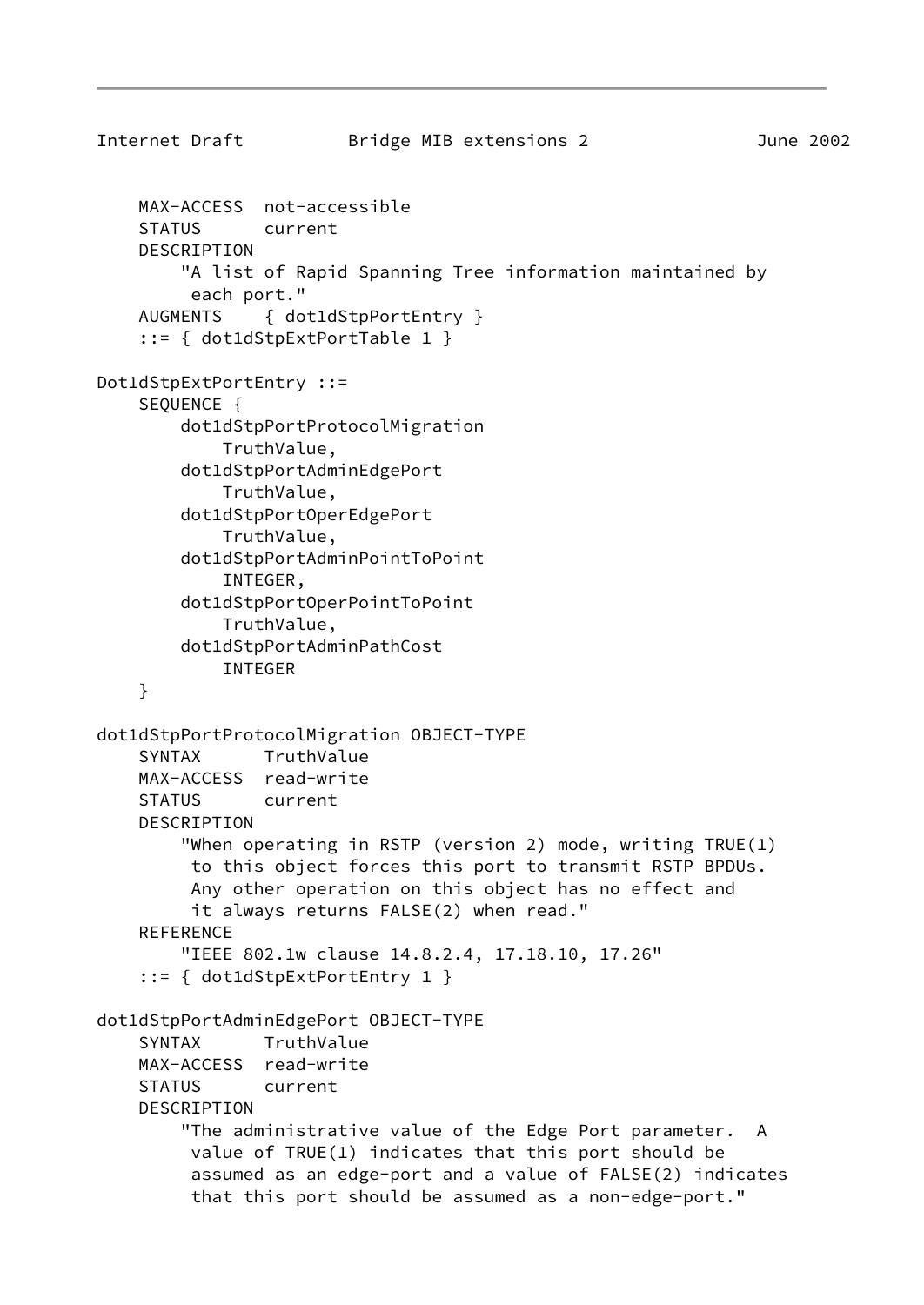REFERENCE "IEEE 802.1t clause 14.8.2, 18.3.3"

| Ngai et. al                    |                                             | Expires November 2002                                                                                                                                                                                                                                                                                                                                                                                                                                                                                                                                                                                                                                                                                                 | [Page 9]  |
|--------------------------------|---------------------------------------------|-----------------------------------------------------------------------------------------------------------------------------------------------------------------------------------------------------------------------------------------------------------------------------------------------------------------------------------------------------------------------------------------------------------------------------------------------------------------------------------------------------------------------------------------------------------------------------------------------------------------------------------------------------------------------------------------------------------------------|-----------|
|                                | Internet Draft                              | Bridge MIB extensions 2                                                                                                                                                                                                                                                                                                                                                                                                                                                                                                                                                                                                                                                                                               | June 2002 |
|                                |                                             | $::= \{ dot1dStpExtPortEntry 2 \}$                                                                                                                                                                                                                                                                                                                                                                                                                                                                                                                                                                                                                                                                                    |           |
| <b>SYNTAX</b><br><b>STATUS</b> | DESCRIPTION<br>a BPDU."<br><b>REFERENCE</b> | dot1dStpPortOperEdgePort OBJECT-TYPE<br>TruthValue<br>MAX-ACCESS read-only<br>current<br>"The operational value of the Edge Port parameter.<br>object is initialized to the value of<br>dot1dStpPortAdminEdgePort and is set FALSE on reception of<br>"IEEE 802.1t clause 14.8.2, 18.3.4"<br>$::= \{ dot1dStepExtPortEntry 3 \}$                                                                                                                                                                                                                                                                                                                                                                                      | The       |
|                                |                                             | dot1dStpPortAdminPointToPoint OBJECT-TYPE                                                                                                                                                                                                                                                                                                                                                                                                                                                                                                                                                                                                                                                                             |           |
| <b>SYNTAX</b>                  |                                             | INTEGER {<br>$forceTrue(0)$ ,<br>$forceFalse(1)$ ,<br>auto(2)<br>ł                                                                                                                                                                                                                                                                                                                                                                                                                                                                                                                                                                                                                                                    |           |
| <b>STATUS</b>                  | MAX-ACCESS<br>DESCRIPTION                   | read-write<br>current                                                                                                                                                                                                                                                                                                                                                                                                                                                                                                                                                                                                                                                                                                 |           |
| <b>REFERENCE</b>               |                                             | "The administrative point-to-point status of the LAN segment<br>attached to this port. A value of forceTrue $(0)$ indicates that<br>this port should always be treated as if it is connected to<br>a point-to-point link. A value of forceFalse(1) indicates<br>that this port should be treated as having a shared media<br>connection. A value of auto(2) indicates that this port is<br>considered to have a point-to-point link if it is an Aggregator<br>and all of its members are aggregatable, or if the MAC entity<br>is configured for full duplex operation, either through<br>auto-negotiation or by management means."<br>"IEEE 802.1w clause 6.4.3, 6.5, 14.8.2"<br>$::= \{ dot1dStepExtPortEntry 4 \}$ |           |

dot1dStpPortOperPointToPoint OBJECT-TYPE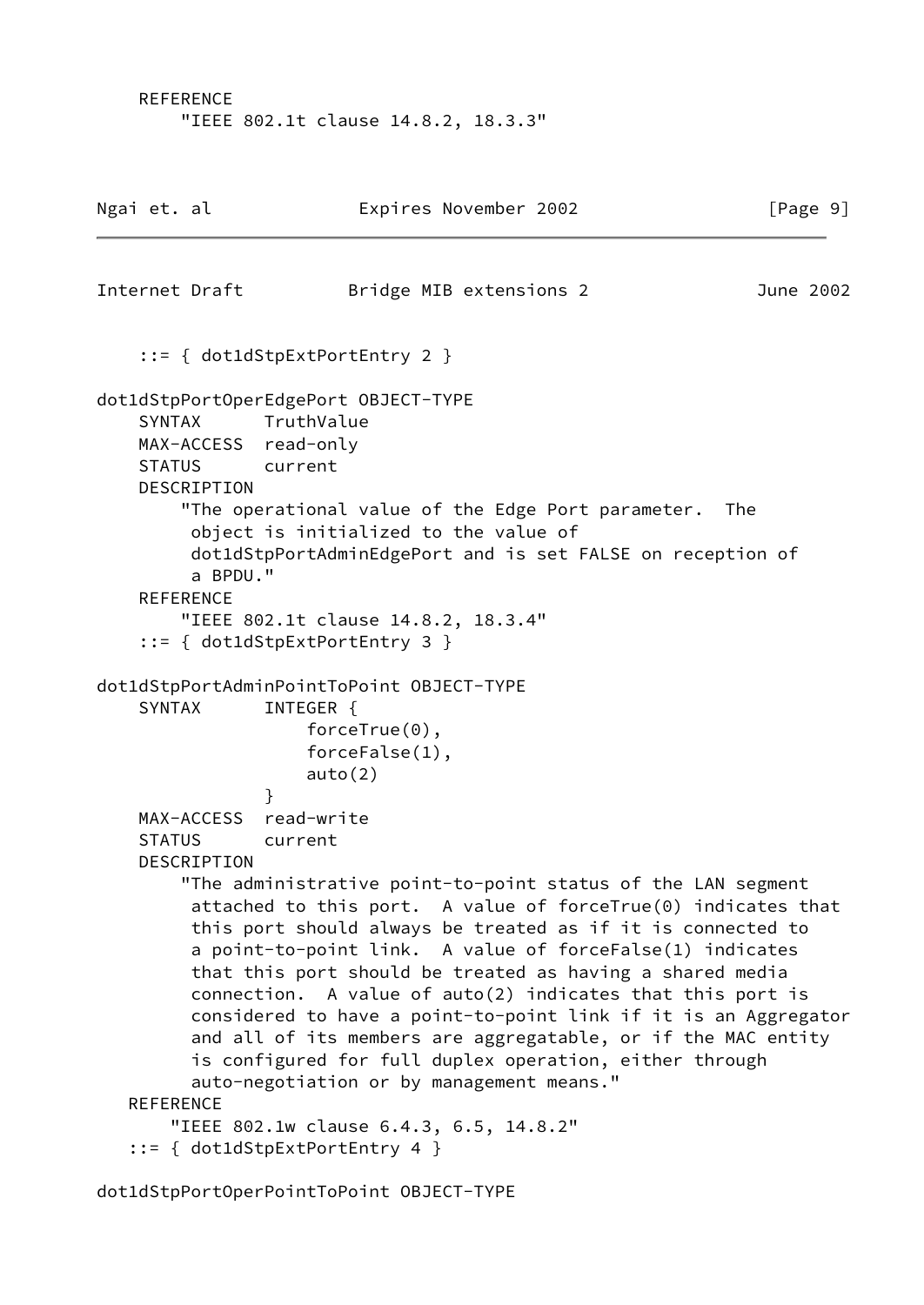SYNTAX TruthValue MAX-ACCESS read-only STATUS current DESCRIPTION "The operational point-to-point status of the LAN segment attached to this port. It indicates whether a port is considered to have a point-to-point connection or not. The value is determined by management or by auto-detection, as described in the dot1dStpPortAdminPointToPoint object." Ngai et. al Expires November 2002 [Page 10] Internet Draft Bridge MIB extensions 2 June 2002 REFERENCE "IEEE 802.1w clause 6.4.3, 6.5, 14.8.2" ::= { dot1dStpExtPortEntry 5 } dot1dStpPortAdminPathCost OBJECT-TYPE SYNTAX INTEGER (0..65535) MAX-ACCESS read-write STATUS current DESCRIPTION "The administratively assigned value for the contribution of this port to the path cost of paths towards the spanning tree root. Writing a value of '0' assigns the automatically calculated default Path Cost value to the port. If the default Path Cost is being used, this object returns '0' when read. This complements the object dot1dStpPortPathCost, which returns the operational value of the path cost." REFERENCE "IEEE 802.1D-1998: Section 8.5.5.3" ::= { dot1dStpExtPortEntry 6 } -- ------------------------------------------------------------- -- rstpMIB - Conformance Information -- ------------------------------------------------------------ rstpConformance OBJECT IDENTIFIER ::= { rstpMIB 1 } rstpGroups OBJECT IDENTIFIER ::= { rstpConformance 1 }

rstpCompliances OBJECT IDENTIFIER ::= { rstpConformance 2 }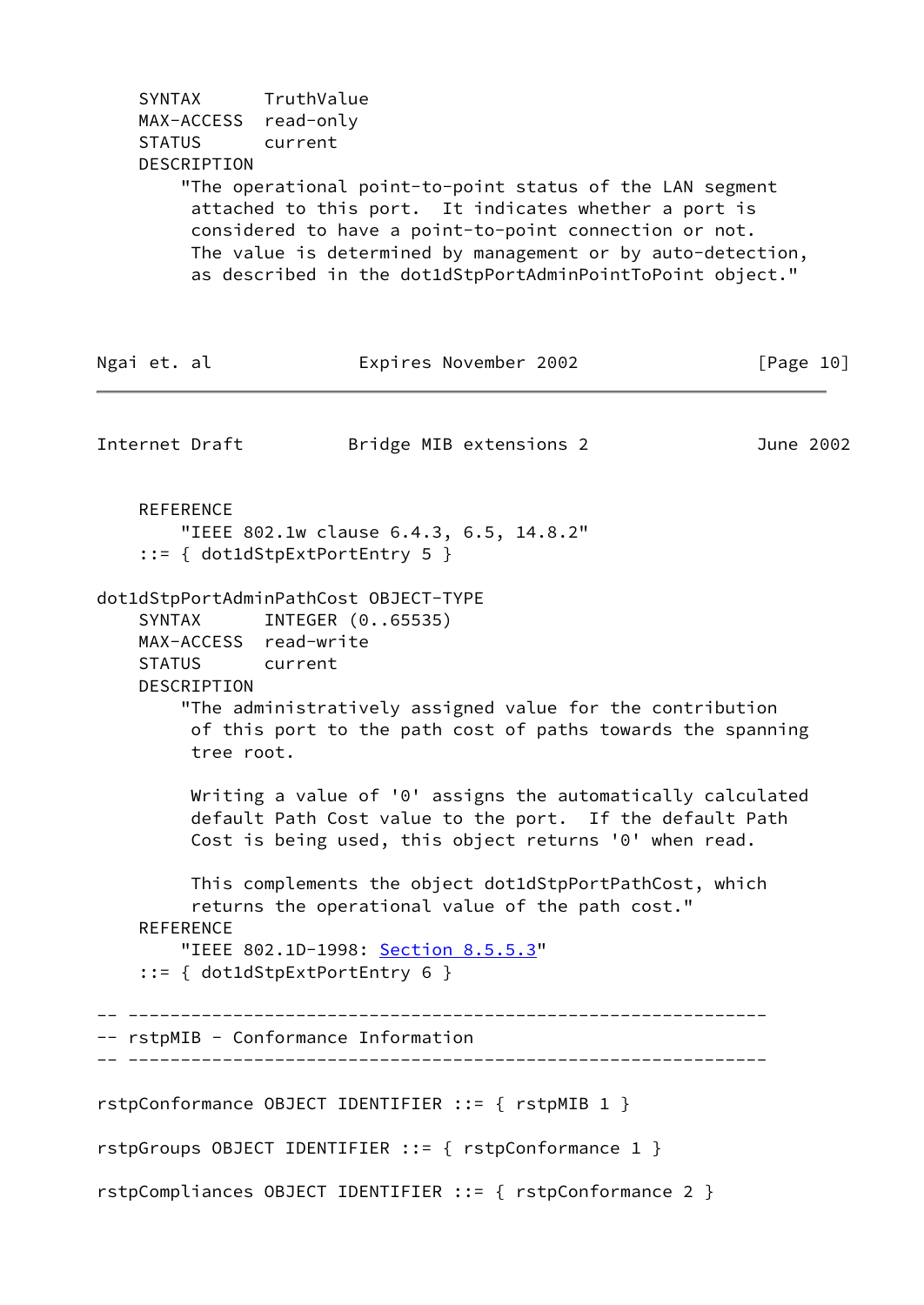-- ------------------------------------------------------------- -- Units of conformance -- ------------------------------------------------------------ rstpBridgeGroup OBJECT-GROUP OBJECTS { dot1dStpVersion, dot1dStpTxHoldCount } STATUS current DESCRIPTION "Rapid Spanning Tree information for the bridge." ::= { rstpGroups 1 } rstpDefaultPathCostGroup OBJECT-GROUP Ngai et. al **Expires November 2002** [Page 11] Internet Draft Bridge MIB extensions 2 June 2002 OBJECTS { dot1dStpPathCostDefault } STATUS current DESCRIPTION "Default Spanning Tree path cost information." ::= { rstpGroups 2 } rstpPortGroup OBJECT-GROUP OBJECTS { dot1dStpPortProtocolMigration, dot1dStpPortAdminEdgePort, dot1dStpPortOperEdgePort, dot1dStpPortAdminPointToPoint, dot1dStpPortOperPointToPoint, dot1dStpPortAdminPathCost } STATUS current DESCRIPTION "Rapid Spanning Tree information for individual ports." ::= { rstpGroups 3 } -- ------------------------------------------------------------- -- Compliance statements -- -------------------------------------------------------------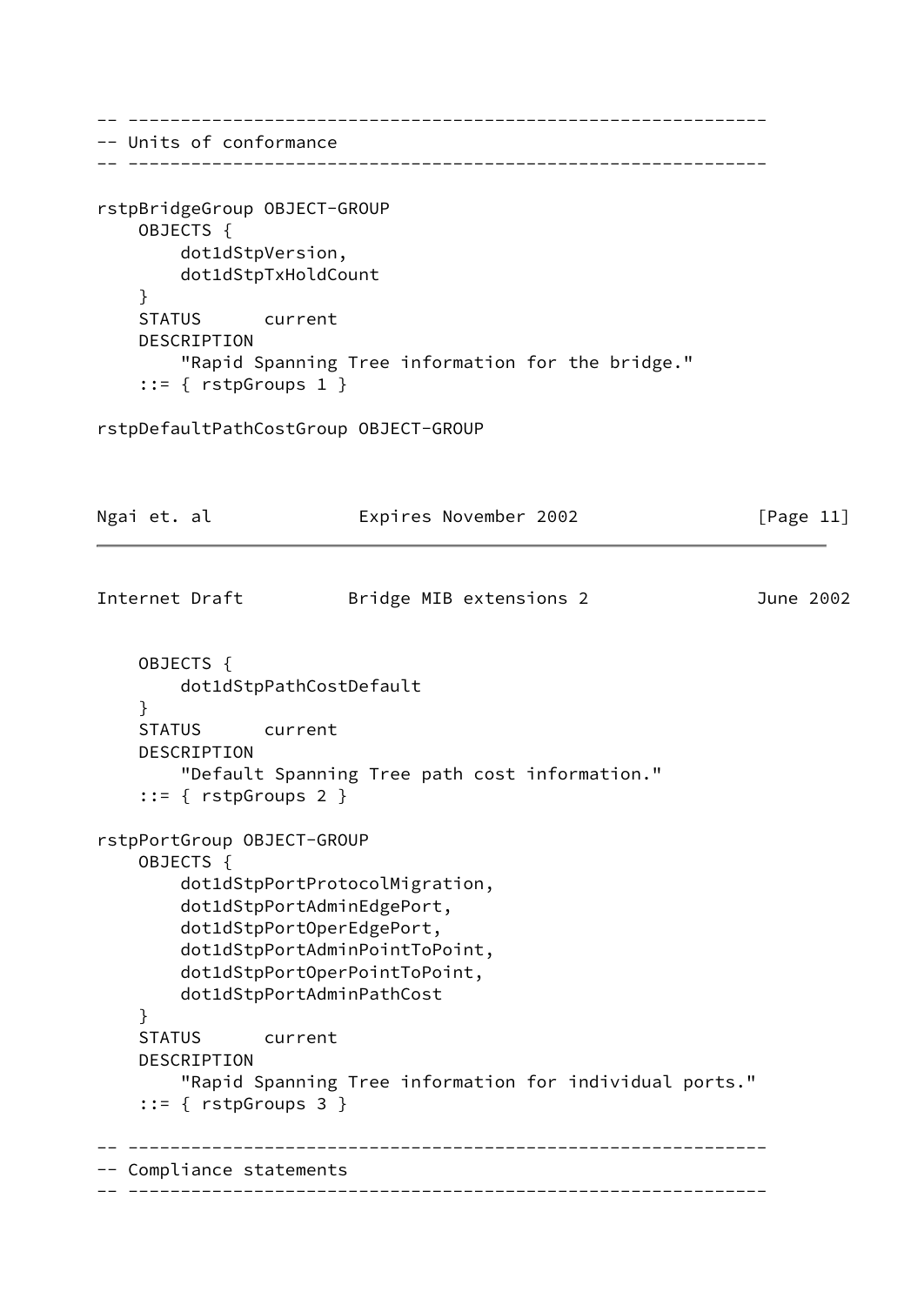```
rstpCompliance MODULE-COMPLIANCE
     STATUS current
     DESCRIPTION
         "The compliance statement for device support of bridging
          services."
     MODULE
         MANDATORY-GROUPS {
             rstpBridgeGroup,
             rstpPortGroup
         }
         GROUP rstpDefaultPathCostGroup
             DESCRIPTION
                 "Support for this group is mandatory only if
                  both 16-bit and 32-bit Path Costs are supported."
     ::= { rstpCompliances 1 }
```
END

<span id="page-13-1"></span>

| Ngai et. al    | Expires November 2002   | [Page 12] |
|----------------|-------------------------|-----------|
|                |                         |           |
| Internet Draft | Bridge MIB extensions 2 | June 2002 |

<span id="page-13-0"></span>[5](#page-13-0). Acknowledgments

 This document was produced on behalf of the Bridge MIB Working Group in the Operations and Management area of the Internet Engineering Task Force.

 The authors wish to thank the members of the Bridge MIB Working Group, especially Alex Ruzin, for their comments and suggestions which improved this effort.

<span id="page-13-2"></span>[6](#page-13-2). Security Considerations

 There are a number of management objects defined in this MIB that have a MAX-ACCESS clause of read-write and/or read-create. Such objects may be considered sensitive or vulnerable in some network environments. The support for SET operations in a non-secure environment without proper protection can have a negative effect on network operations.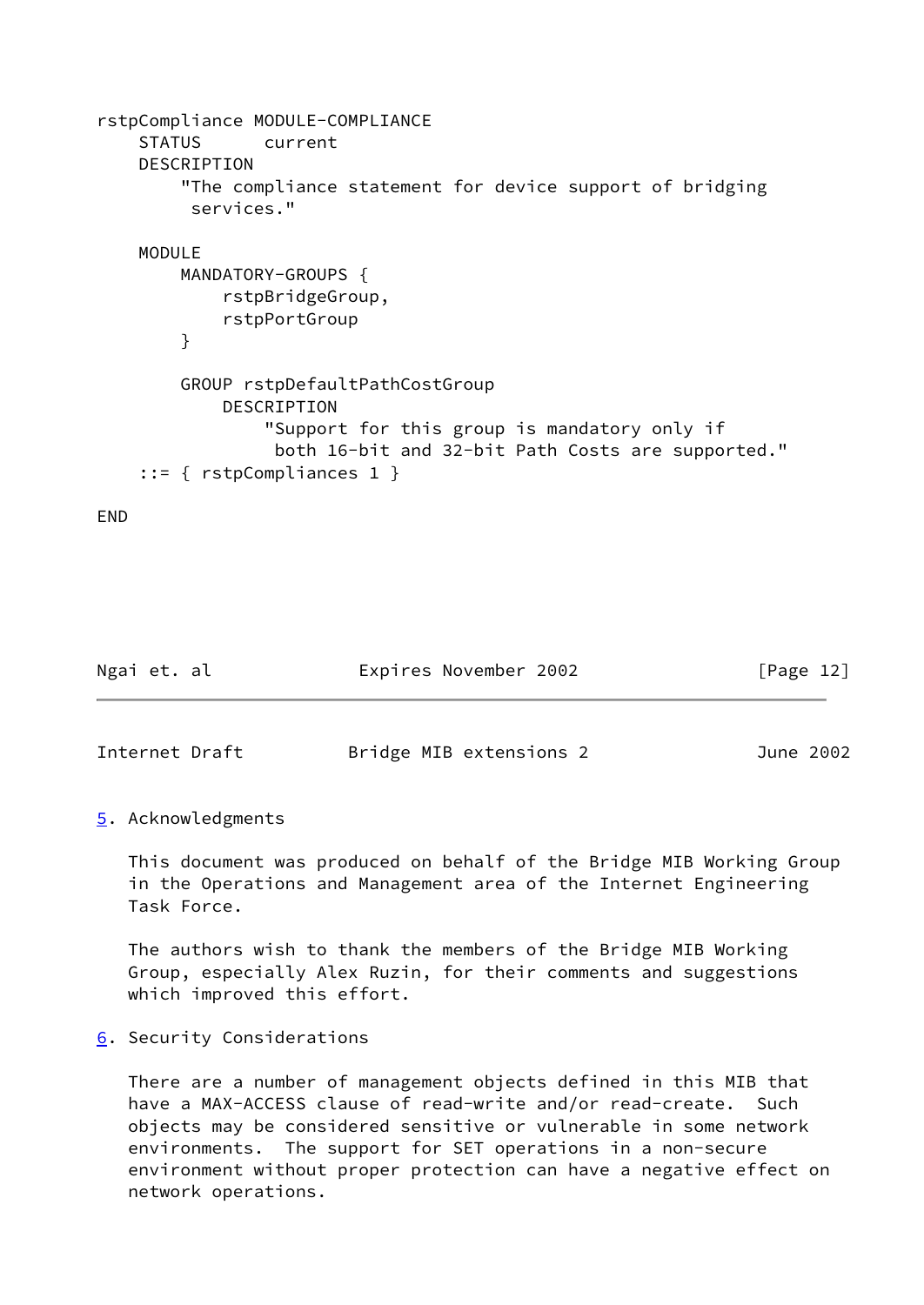SNMPv1 by itself is not a secure environment. Even if the network itself is secure (for example by using IPSec), even then, there is no control as to who on the secure network is allowed to access and GET/SET (read/change/create/delete) the objects in this MIB.

 It is recommended that the implementers consider the security features as provided by the SNMPv3 framework. Specifically, the use of the User-based Security Model [USM] and the View-based Access Control Model [VACM] is recommended.

<span id="page-14-1"></span><span id="page-14-0"></span>

| Internet Draft                 |                                                                                                                                                   | Bridge MIB extensions 2 |  | June 2002 |  |  |  |
|--------------------------------|---------------------------------------------------------------------------------------------------------------------------------------------------|-------------------------|--|-----------|--|--|--|
| 7. References                  |                                                                                                                                                   |                         |  |           |  |  |  |
| [RFC2571]                      | Harrington, D., Presuhn, R., and B. Wijnen, An Architecture<br>for Describing SNMP Management Frameworks, RFC 2571, April<br>1999.                |                         |  |           |  |  |  |
| [RFC1155]                      | Rose, M., and K. McCloghrie, Structure and Identification<br>of Management Information for TCP/IP-based Internets, STD<br>16, RFC 1155, May 1990. |                         |  |           |  |  |  |
| $\lceil \text{RFC1212} \rceil$ | Rose, M., and K. McCloghrie, Concise MIB Definitions, STD                                                                                         |                         |  |           |  |  |  |

Ngai et. al **Expires November 2002** [Page 13]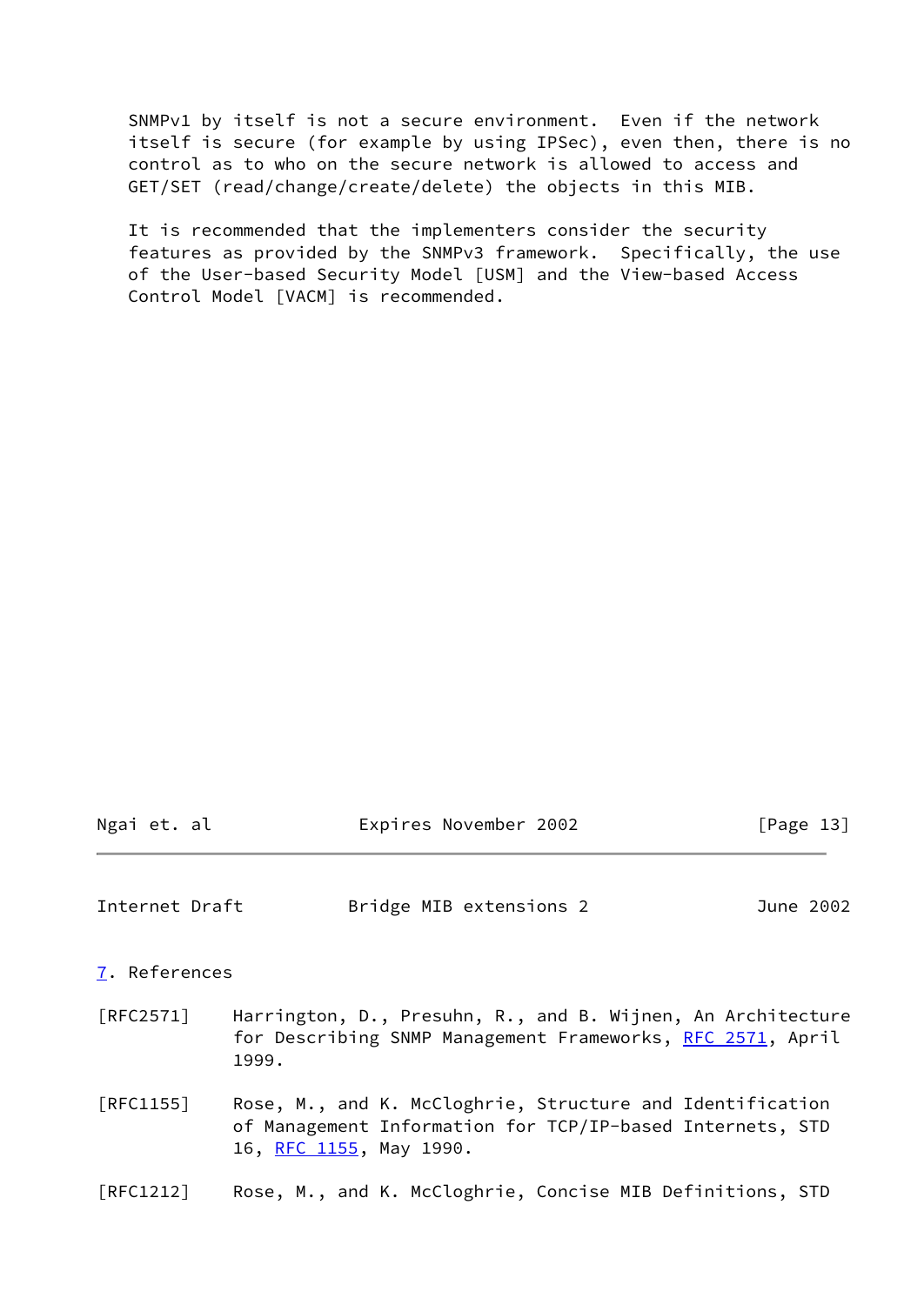16, [RFC 1212](https://datatracker.ietf.org/doc/pdf/rfc1212), March 1991.

- [RFC1215] M. Rose, A Convention for Defining Traps for use with the SNMP, [RFC 1215](https://datatracker.ietf.org/doc/pdf/rfc1215), March 1991.
- [RFC2578] McCloghrie, K., Perkins, D., Schoenwaelder, J., Case, J., Rose, M., and S. Waldbusser, Structure of Management Information Version 2 (SMIv2), STD 58, [RFC 2578](https://datatracker.ietf.org/doc/pdf/rfc2578), April 1999.
- [RFC2579] McCloghrie, K., Perkins, D., Schoenwaelder, J., Case, J., Rose, M., and S. Waldbusser, Textual Conventions for SMIv2, STD 58, [RFC 2579](https://datatracker.ietf.org/doc/pdf/rfc2579), April 1999.
- [RFC2580] McCloghrie, K., Perkins, D., Schoenwaelder, J., Case, J., Rose, M., and S. Waldbusser, Conformance Statements for SMIv2, STD 58, [RFC 2580](https://datatracker.ietf.org/doc/pdf/rfc2580), April 1999.
- [RFC1157] Case, J., Fedor, M., Schoffstall, M., and J. Davin, Simple Network Management Protocol, STD 15, [RFC 1157,](https://datatracker.ietf.org/doc/pdf/rfc1157) May 1990.
- [RFC1901] Case, J., McCloghrie, K., Rose, M., and S. Waldbusser, Introduction to Community-based SNMPv2, [RFC 1901](https://datatracker.ietf.org/doc/pdf/rfc1901), January 1996.
- [RFC1906] Case, J., McCloghrie, K., Rose, M., and S. Waldbusser, Transport Mappings for Version 2 of the Simple Network Management Protocol (SNMPv2), [RFC 1906](https://datatracker.ietf.org/doc/pdf/rfc1906), January 1996.
- [RFC2572] Case, J., Harrington D., Presuhn R., and B. Wijnen, Message Processing and Dispatching for the Simple Network Management Protocol (SNMP), [RFC 2572](https://datatracker.ietf.org/doc/pdf/rfc2572), April 1999.
- [RFC2574] Blumenthal, U., and B. Wijnen, User-based Security Model (USM) for version 3 of the Simple Network Management Protocol (SNMPv3), [RFC 2574](https://datatracker.ietf.org/doc/pdf/rfc2574), April 1999.

| Ngai et. al    | Expires November 2002   | [Page 14] |  |
|----------------|-------------------------|-----------|--|
| Internet Draft | Bridge MIB extensions 2 | June 2002 |  |

[RFC1905] Case, J., McCloghrie, K., Rose, M., and S. Waldbusser, Protocol Operations for Version 2 of the Simple Network Management Protocol (SNMPv2), [RFC 1905](https://datatracker.ietf.org/doc/pdf/rfc1905), January 1996.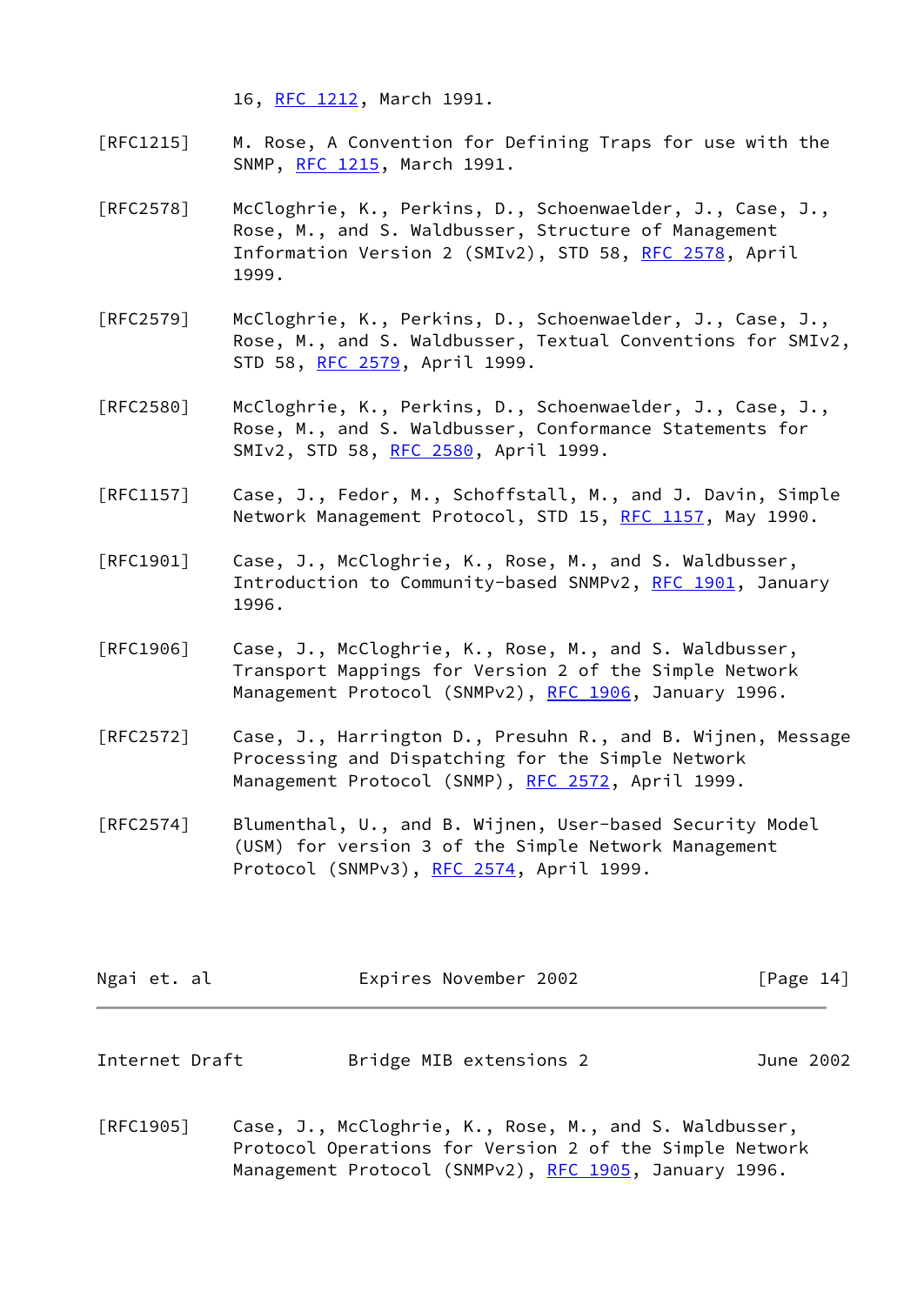- [RFC2573] Levi, D., Meyer, P., and B. Stewart, SNMPv3 Applications, [RFC 2573](https://datatracker.ietf.org/doc/pdf/rfc2573), April 1999.
- [RFC2575] Wijnen, B., Presuhn, R., and K. McCloghrie, View-based Access Control Model (VACM) for the Simple Network Management Protocol (SNMP), [RFC 2575](https://datatracker.ietf.org/doc/pdf/rfc2575), April 1999.
- [RFC2570] Case, J., Mundy, R., Partain, D., and B. Stewart, Introduction to Version 3 of the Internet-standard Network Management Framework, [RFC 2570](https://datatracker.ietf.org/doc/pdf/rfc2570), April 1999.
- [RFC2674] Bell, E., Smith, A., Langille, P., Rijhsinghani, A. and McCloghrie, "Definitions of Managed Objects for Bridges with Traffic Classes, Multicast Filtering and Virtual LAN Extensions", [RFC 2674,](https://datatracker.ietf.org/doc/pdf/rfc2674) August 1999.
- <span id="page-16-3"></span>[802.1D] "Information technology - Telecommunications and information exchange between systems - Local and metropolitan area networks - Common specifications - Part 3: Media Access Control (MAC) Bridges: Revision. This is a revision of ISO/IEC 10038: 1993, 802.1j-1992 and 802.6k- 1992. It incorporates P802.11c, P802.1p and P802.12e." ISO/IEC 15802-3: 1998.
- <span id="page-16-2"></span>[BRIDGEMIB] Decker, E., Langille, P., Rijsinghani, A. and K. McCloghrie, "Definitions of Managed Objects for Bridges", [RFC 1493](https://datatracker.ietf.org/doc/pdf/rfc1493), July 1993.
- <span id="page-16-0"></span>[802.1t] IEEE 802.1t-2001, "(Amendment to IEEE Standard 802.1D) IEEE Standard for Information technology - Telecommunications and information exchange between systems - Local and metropolitan area networks - Common specifications - Part 3: Media Access Control (MAC) Bridges: Technical and Editorial Corrections".
- <span id="page-16-1"></span>[802.1w] IEEE 802.1w-2001, "(Amendment to IEEE Standard 802.1D) IEEE Standard for Information technology--Telecommunications and information exchange between systems--Local and metropolitan area networks--Common Specifications--Part 3: Media Access Control (MAC) Bridges: Rapid Reconfiguation".

Ngai et. al **Expires November 2002** [Page 15]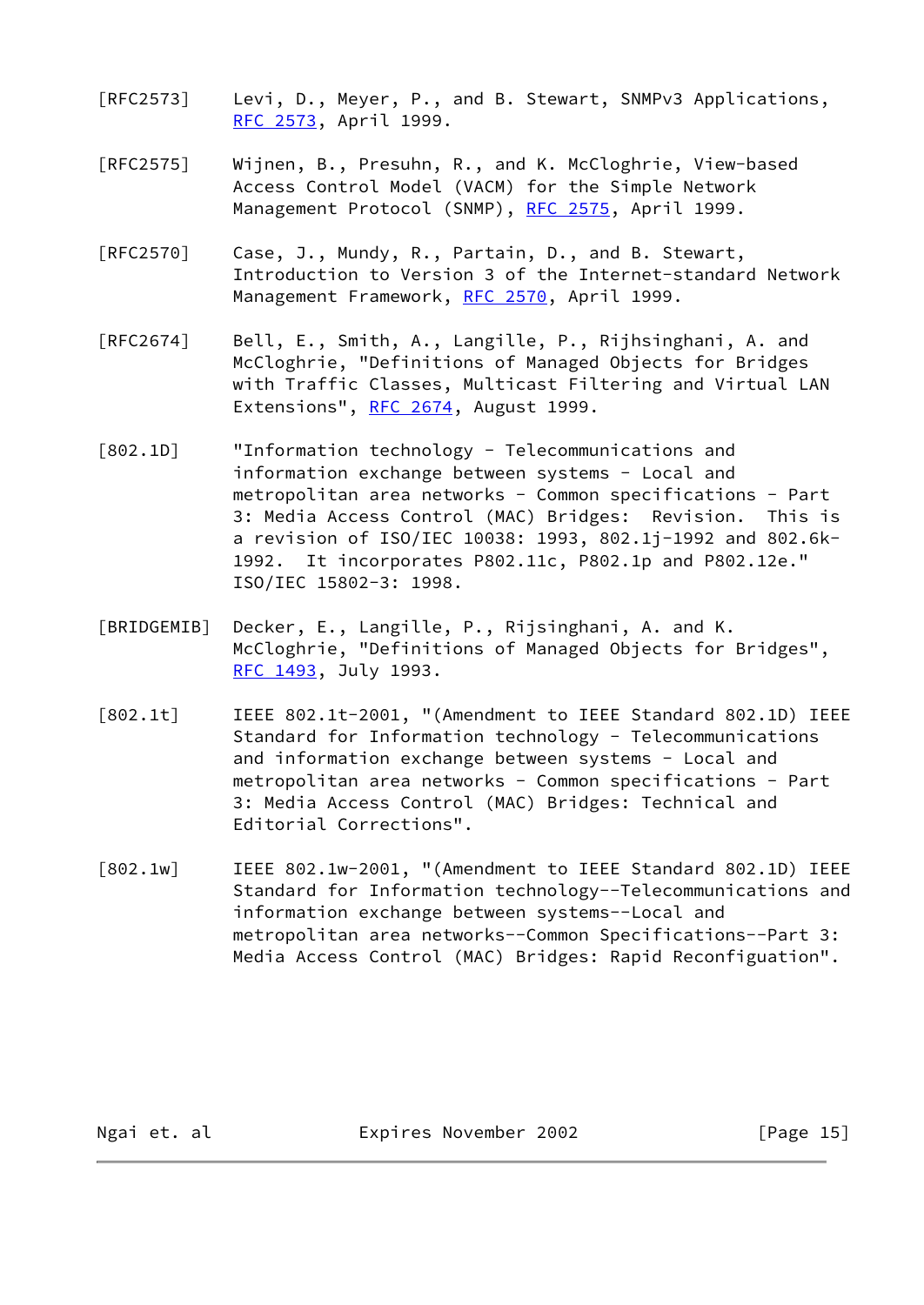<span id="page-17-0"></span>

<span id="page-17-1"></span>[9](#page-17-1). Authors' Addresses

 Les Bell 3Com Europe Limited eCom Centre, Boundary Way Hemel Hempstead Herts. HP2 7YU UK

 Phone: +44 1442 438025 Email: Les\_Bell@3Com.com

 Vivian Ngai Enterasys Networks 2691 South Decker Lake Lane Salt Lake City, UT 84119 USA

 Phone: +1 801-887-9802 Fax: +1 801-972-5789 Email: vngai@enterasys.com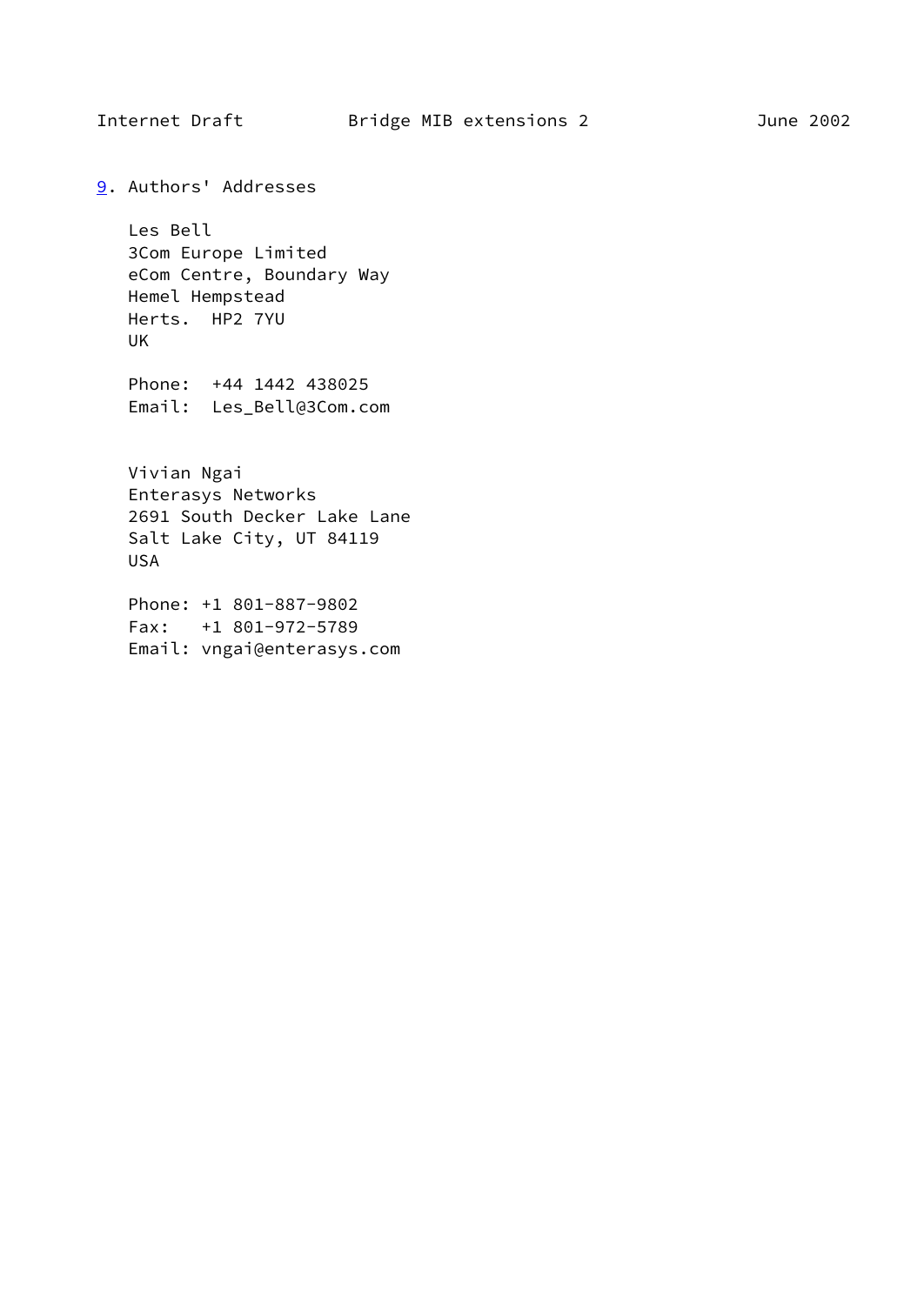<span id="page-18-0"></span>Internet Draft Bridge MIB extensions 2 June 2002

## [9](#page-17-1). Full Copyright

Copyright (C) The Internet Society (date). All Rights Reserved.

 This document and translations of it may be copied and furnished to others, and derivative works that comment on or otherwise explain it or assist in its implementation may be prepared, copied, published and distributed, in whole or in part, without restriction of any kind, provided that the above copyright notice and this paragraph are included on all such copies and derivative works. However, this document itself may not be modified in any way, such as by removing the copyright notice or references to the Internet Society or other Internet organizations, except as needed for the purpose of developing Internet standards in which case the procedures for copyrights defined in the Internet Standards process must be followed, or as required to translate it into languages other than English.

 The limited permissions granted above are perpetual and will not be revoked by the Internet Society or its successors or assigns.

 This document and the information contained herein is provided on an "AS IS" basis and THE INTERNET SOCIETY AND THE INTERNET ENGINEERING TASK FORCE DISCLAIMS ALL WARRANTIES, EXPRESS OR IMPLIED, INCLUDING BUT NOT LIMITED TO ANY WARRANTY THAT THE USE OF THE INFORMATION HEREIN WILL NOT INFRINGE ANY RIGHTS OR ANY IMPLIED WARRANTIES OF MERCHANTABILITY OR FITNESS FOR A PARTICULAR PURPOSE.